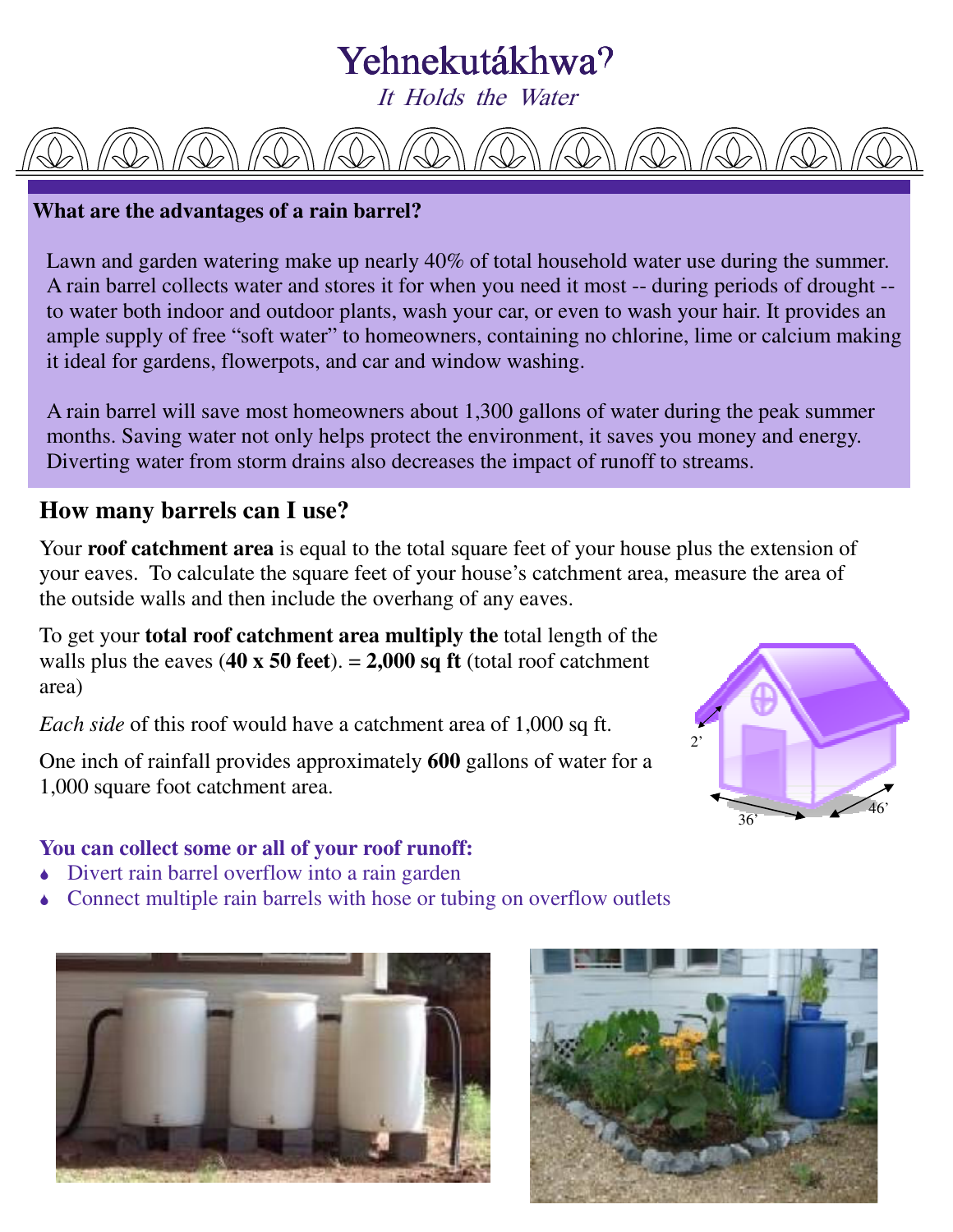### **Build Your Own Rain Barrel**



### **Supplies**

- 1. 55 gallon food-grade barrel
- 2. 1 1/4" pipe/tubing fitting
- 3. 3/4" Hose bibb (*spigot*) or hot water heater valve (with 1" pipe thread)
- 4. Fiberglass screen material
- 5. Mesh plant basket (option 1) or downspout adapter (option 2)
- 6. 1 1/4" overflow/outlet hose





Option 1 with plant basket Option 2 with downspout adapter

### **Tools**

- Tape measure
	- Drill
- 1" spade bit
- $1.5/8$ " hole saw
- Silicone sealant
- Teflon tape
- Jigsaw or Rotary Cutout tool



### **Instructions**  Lower Drain Hole

- Using a 1" drill bit, drill a hole through the barrel a couple of inches from the bottom.
- Wrap valve threads with Teflon tape, and screw in the drain valve (#5).



### Upper Overflow Hole

- Mark the upper drain hole according to where you want the overflow located. Using a 1 1 5/8" hole saw, drill a hole through the barrel.
	- Screw in the 1 1/4" pipe/tubing fitting (#2)

# Jarrel wall hose adapter wrap threads with teflon tape



*Seal both lower and upper drain holes with silicone sealant.* 

### **Top Holes and screen—Option 1**

- Using a jigsaw or rotary cutout tool, cut hole in top of barrel approximately 1/4-1/2 inch smaller than plastic filter basket
- Glue fiberglass screen to inside of filter basket. Once the glue dries, fit the basket into the hole in the barrel.





### **Top Holes and screen—Option 2**

 Place screen material over small end of adapter, and place in existing 2" hole in top of barrel. Insert downspout into top of adapter.

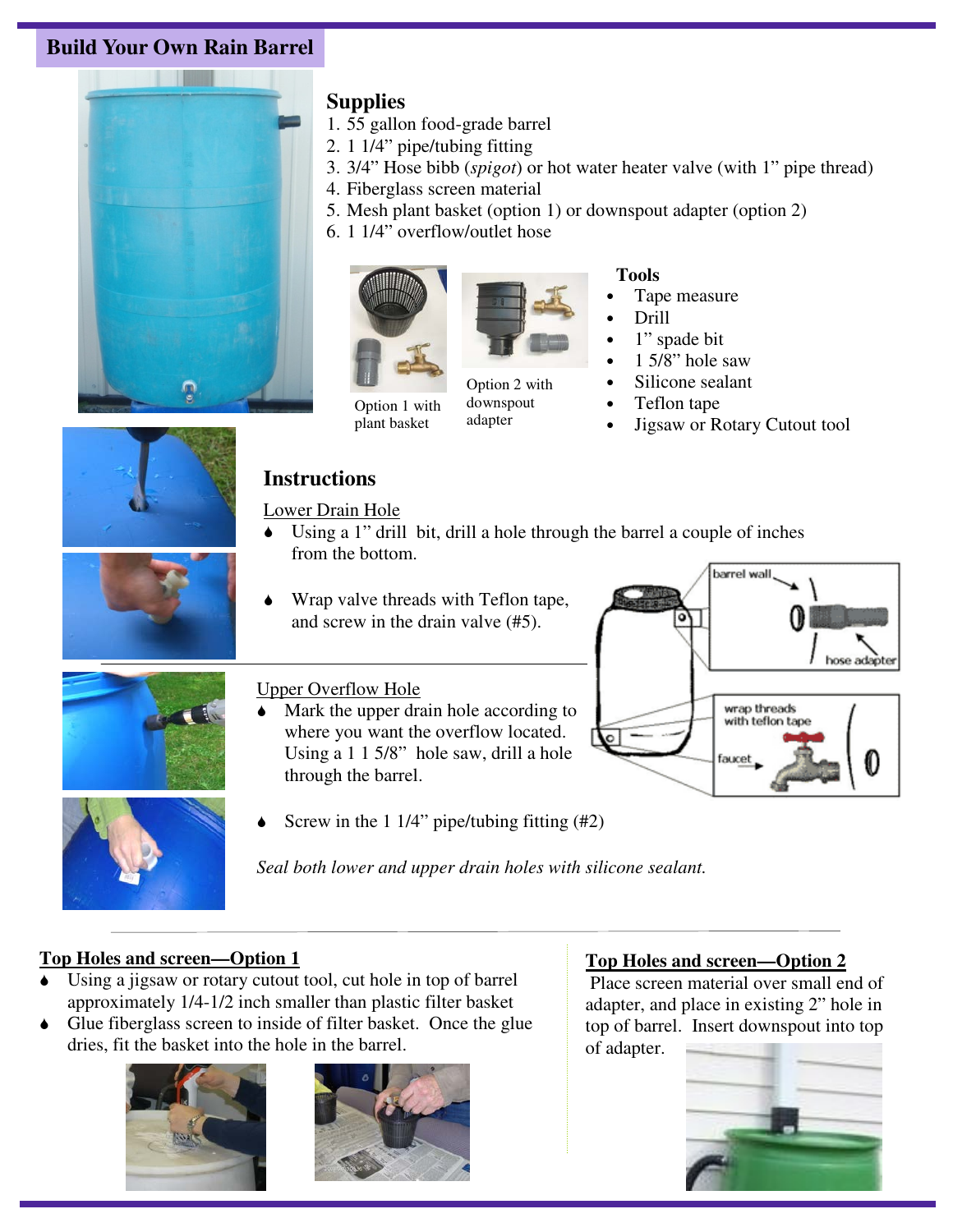### **RAIN BARREL INSTALLATION AND CARE**

### **Installation:**

If your downspouts are connected to the sewer system, **Check with your municipality to make sure it's legal** to disconnect your downspout.



Put some blocks down where you want to place your barrel. Getting the barrel higher up in the air will help you get more water pressure out of the hose that you connect to the faucet at the bottom of the unit. Put your barrel on the blocks.



Determine where your downspout will connect to the barrel. Don't forget to account for any attachments needed, especially if you have a round downspout going into the barrel insert. **Mark the downspout where you need to cut it.**



**CAREFULLY** cut your downspout with a hacksaw *Attach your barrel to the downspout. It's that easy!* 



*You can connect multiple barrels together to collect more water!* 

Connect the overflow hose to the top fitting on the barrel. **Make sure you direct the hose away from the foundation of your home so you don't cause water problems in your basement.**

- 1. Wipe down the barrel with a one-to-one mixture of vinegar and water
- 2. Rough the surface of the barrel with a piece of fine grit sand paper
- 3. Apply a coat of latex bonding primer

 **How to paint your barrel:** 

4. Paint your design with "exterior latex paint"



*Courtesy of MILWAUKEE METROPOLITAN SEWERAGE DISTRICT* 

*Photo courtesy of Linda Peacock-Landrum*